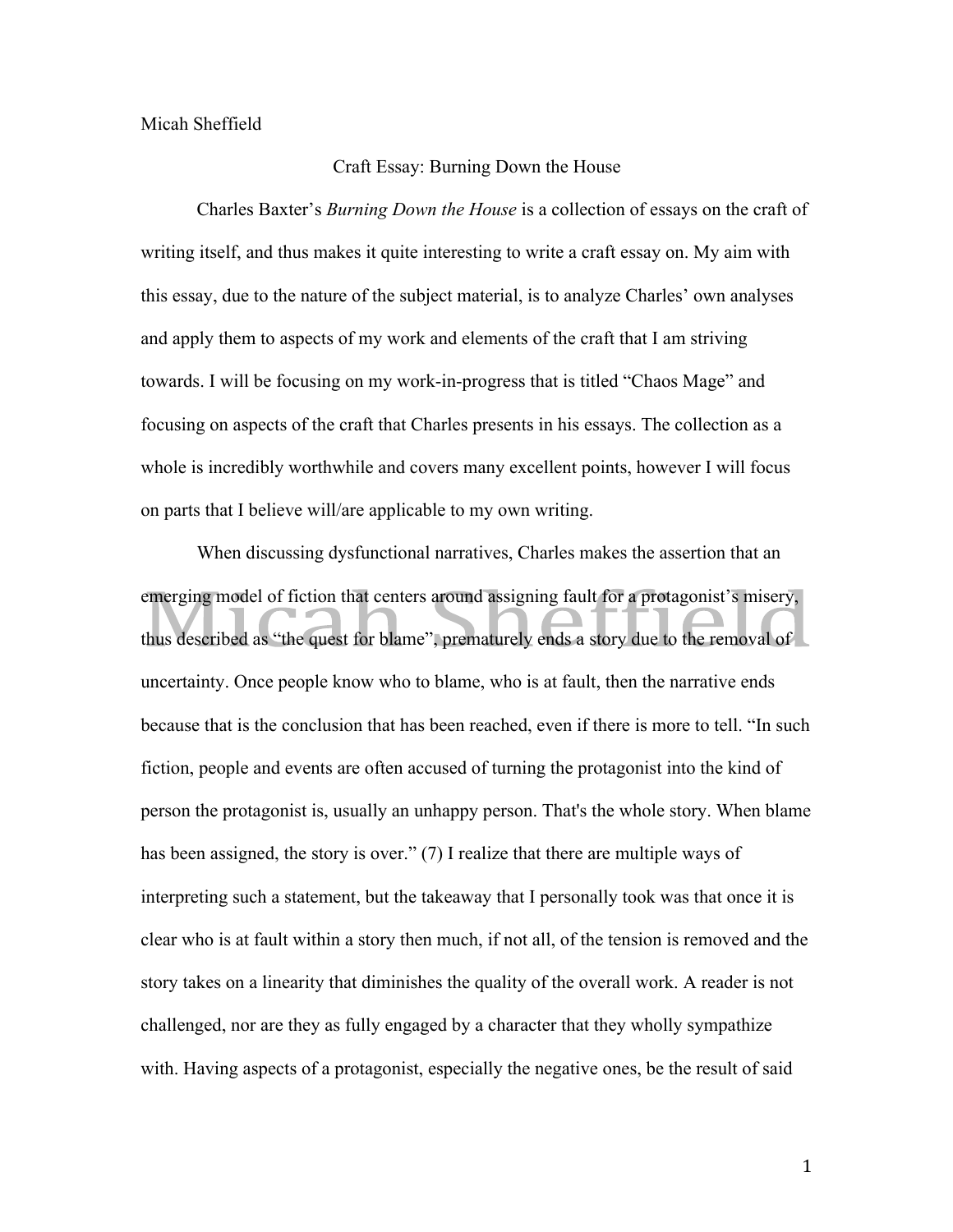character's own actions makes for a more dynamic and engaging story. This stuck out to me because it is something I am trying to avoid in my own work. My protagonist' quest is catalyzed by a god stealing away her parents, so one would think that the blame for what follows has been assigned from the beginning, and if I am not careful it could pan out that way and lead to a weaker story. However, and thanks in part to Charles, my aim is to have the protagonist's actions following this event define who she is and will become. Some of the blame for her tragedy will fall on her, and my story will not end before it concludes.

Following in a similar vein to the above we shift to a note on character development. Two passages from Charles outline how a character's mistakes, their fallacies and oddities, are what makes them into unique and interesting characters.

"In fictional stories, mistakes are every bit as interesting as achievements are. They have an equal claim upon truth. Perhaps they have a greater one, because they are harder to show, harder to hear, harder to say. For that reason, they are rare, which causes their value to go up." (19)

## And,

"My problem was that I hadn't known the deceased well enough to know his failings – those features by which I might have identified with him – and the litany of praise only managed to distance him from me. I wanted a recital of his failures and oddities, which is exactly what Episcopalians do not hold up for display at funerals." (23)

What these two passages quite clearly tell us is that protagonists need to be imperfect, or have their perfection be flawed in some way. Being flawed makes them relatable, their mistakes generate intrigue in the reader, and they want to know more.